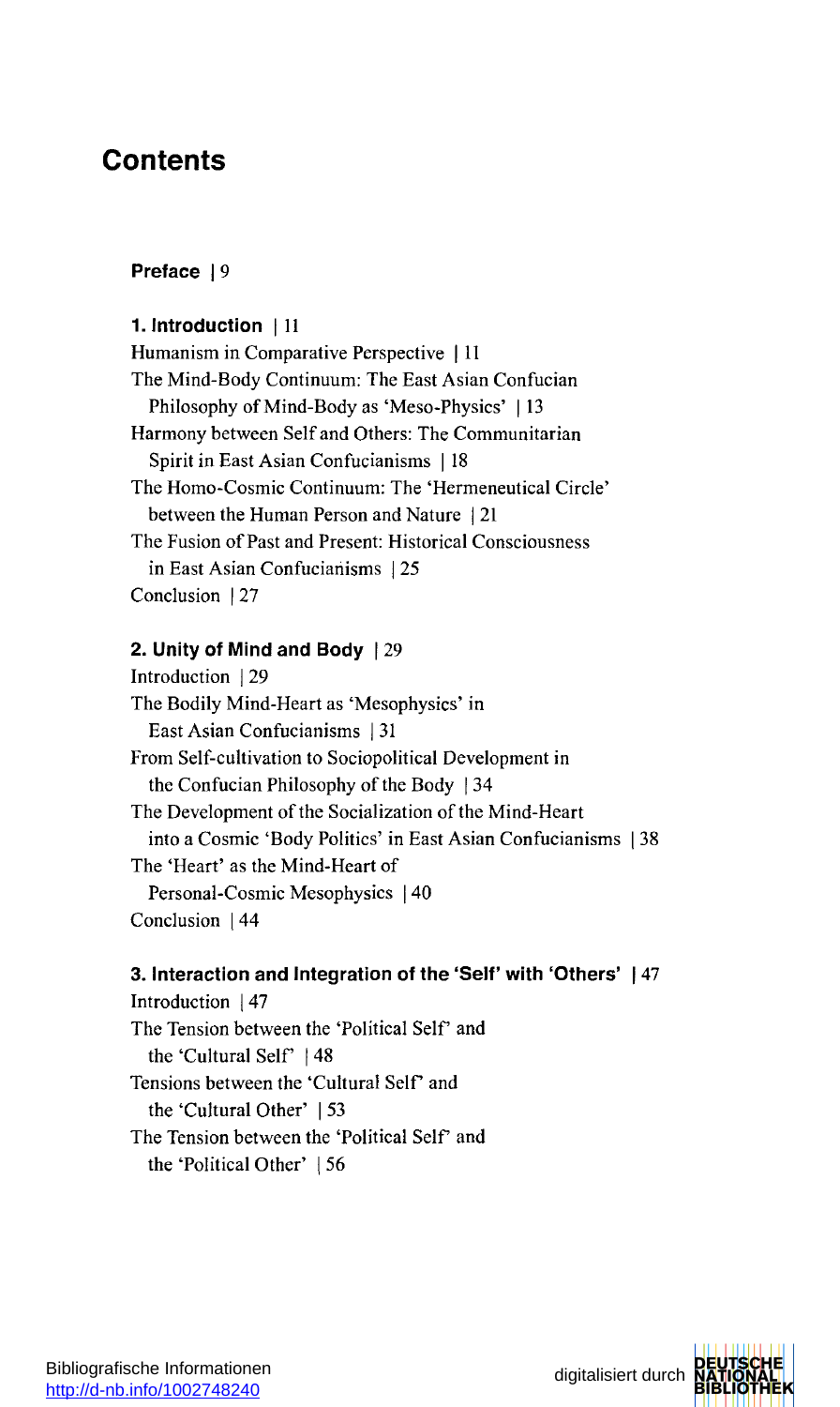The Tension between the 'Cultural Other' and the 'Political Other' | 59 Cultural Identity as the Bridge between the 'Self' and the 'Other' in East Asian Confucian Humanism | 61 Conclusion | 64

#### **4. Harmony between Humanity and Nature | 67**

Introduction | 67 The 'Human Person' and 'Nature' in Confucian Tradition (1): Continuity | 69 The 'Human Person' and 'Nature' in Confucian Tradition (2): A Monistic View | 76 Conclusion | 80

#### **5. Historical Consciousness | 81**

Introduction | 81 History as a National Epic | 83 History as a Method of Humanity | 88 History as a Library for Today | 93 Conclusion | 95

**6. Conclusion | 97**

## **APPENDICES**

**A1. 'Body Polities' in Ancient China: Discourses and Implications | 103** Introduction | 103 The Idea of 'Body Politics' in Classical China: A Comparative Perspective | 104 Implications of the Classical Chinese Philosophy of'Body Politics' | 112 Conclusion | 114

### **A2. The Defining Character of Chinese Historical Thinking | 117**

Introduction | 117 The Significance of History in China | 117